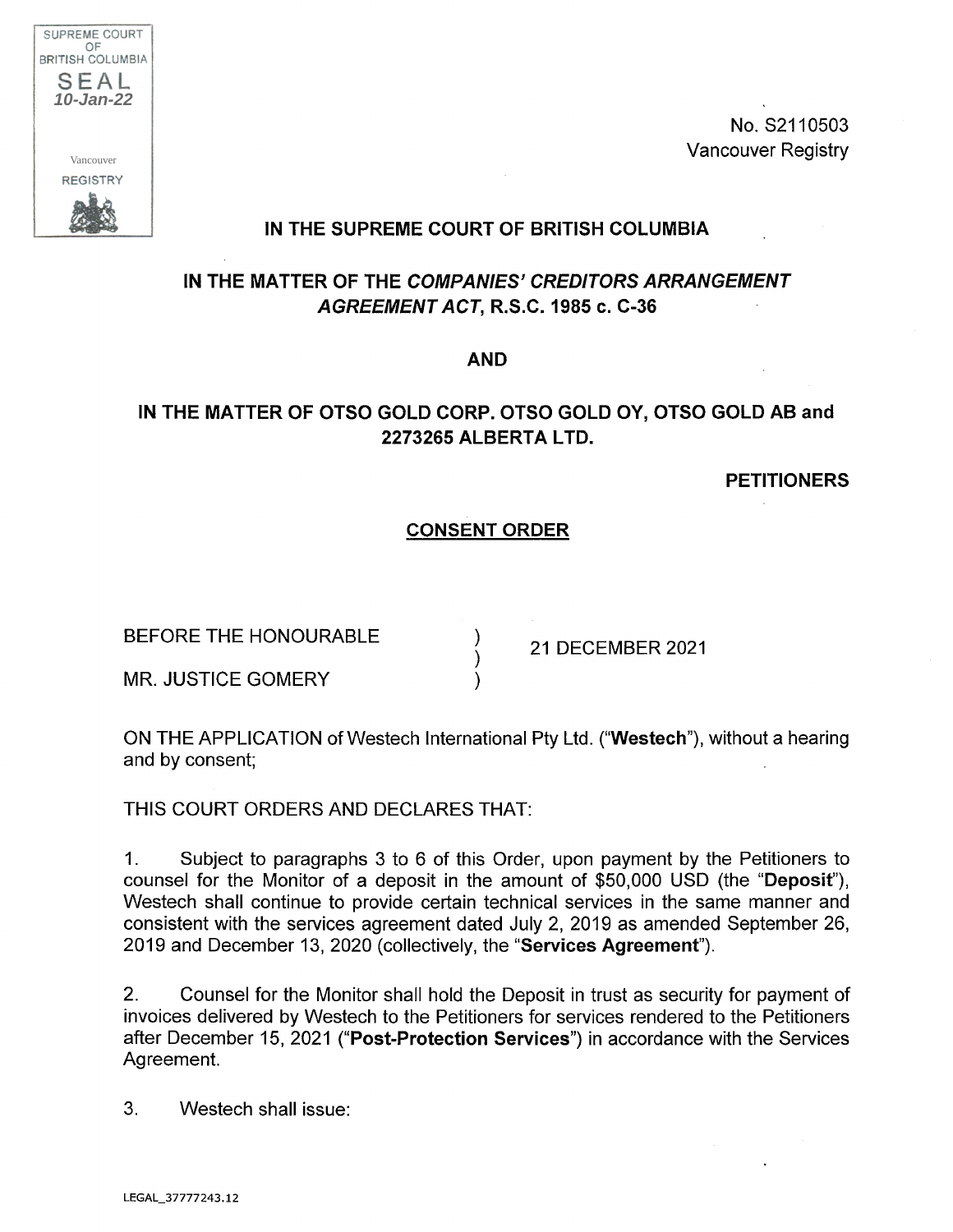- (a) forthwith, an invoice (including details of the Westech personnel whose services are the subject of the invoice, the days worked by each person and the daily rate charged for each person) in respect of services provided pursuant to the Services Agreement during the period from December 3 to December 15, 2021, inclusive (the "Initial Invoice"); and
- (b) invoices (each including details of the Westech personnel whose services are the subject of the invoice, the days worked by each person and the daily rate charged for each person) in respect of Post-Protection Services (the **"Post-Protection Invoices",** and each a "Post-Protection Invoice") on **the <sup>1</sup> 5th and 30th** of each month commencing on December 30, 2021,

and the Petitioners shall pay the Initial Invoice and each Post-Protection Invoice (collectively, the "Invoices") within two business days of delivery, provided that if the delivery date of an Invoice is not a business day, payment shall be made within two business days of the business day next following the delivery date. For the purposes of this Order, "business day" shall mean a business day in Finland.

4. The Petitioners shall promptly pay any reasonable expenses (the "**Expenses**"), including travel and accommodation expenses, incurred in connection with the provision of the Post-Protection Services directly to the provider thereof.

5. In the event that the Petitioners fail to comply with their obligations pursuant to paragraph 4 of this Order, Westech may request in writing payment of the unpaid Invoice(s) from the Deposit and upon such request counsel for the Monitor shall use all or part of the Deposit to satisfy the unpaid amounts. The Petitioners are authorized to pay to counsel for the Monitor such amount as may be necessary to restore the full amount of the Deposit.

6. Westech shall have no obligation to provide any Post-Protection Services if the cumulative balance of Invoices that remains outstanding after the time provided for payment in paragraph 4 above is in excess of the balance of the Deposit held by counsel for the Monitor at any given time.

7. The amount of the Deposit may be varied by written agreement between the Petitioners, the Monitor and Westech, or by further Order of this Court. The parties are hereby granted leave to apply to vary, modify or set aside this Order.

8. Any of the Petitioners, the Monitor and Westech has leave to apply to vary, modify or set aside any term of this Order.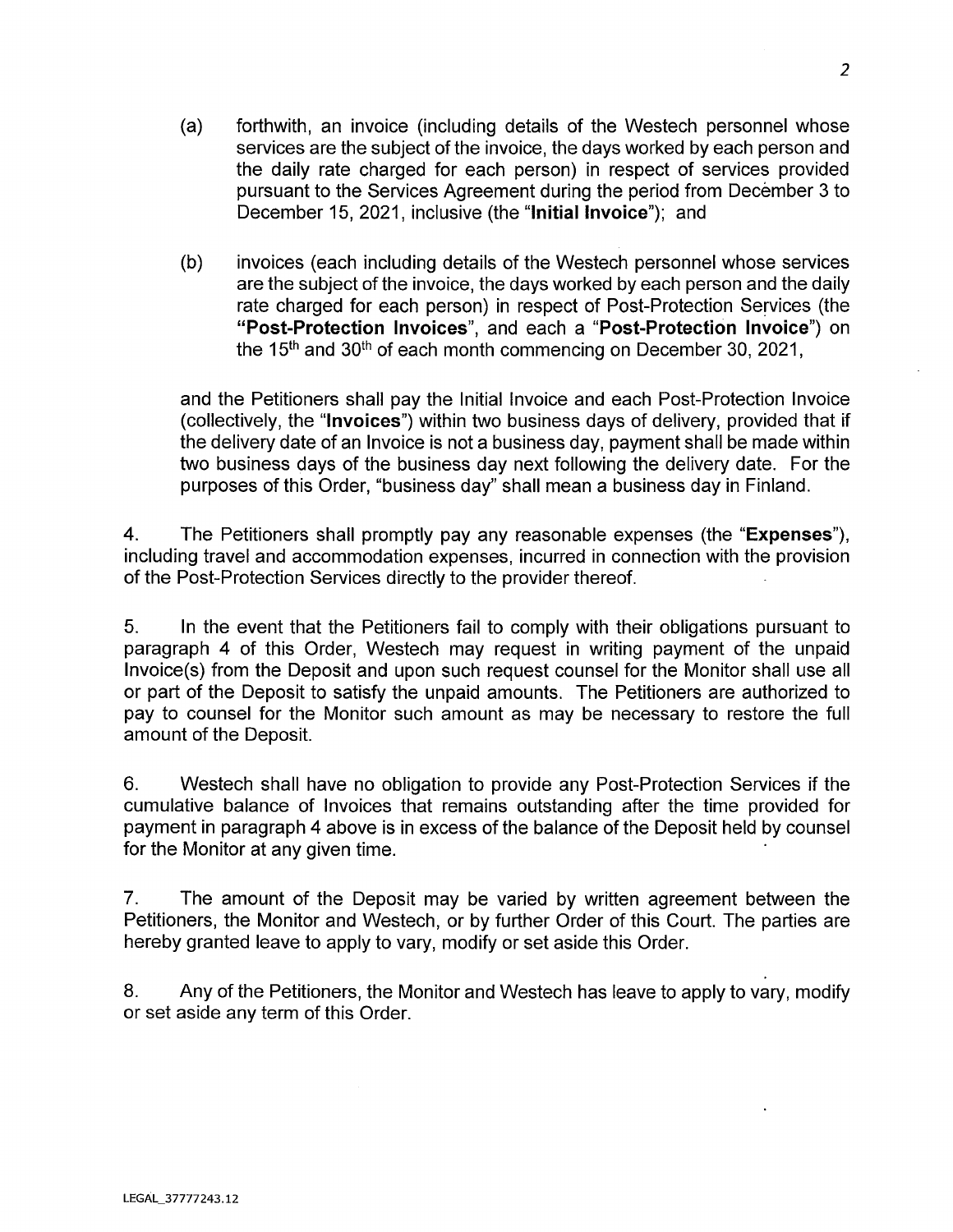9. Endorsement of this Order by counsel for the Petitioners and counsel for the Monitor is hereby dispensed with.

THE FOLLOWING PARTIES APPROVE THE FORM OF THIS ORDER AND CONSENT TO EACH OF THE ORDERS, IF ANY, THAT ARE INDICATED ABOVE AS BEING BY CONSENT:

Signature of Vicki Tickle Lawyer for the applicant

BY THE COURT

Digitally signed by Naidu, Sanjeev

 $\bar{\mathcal{A}}$ 

Digitally signed by Gomery, J

REGISTRAR